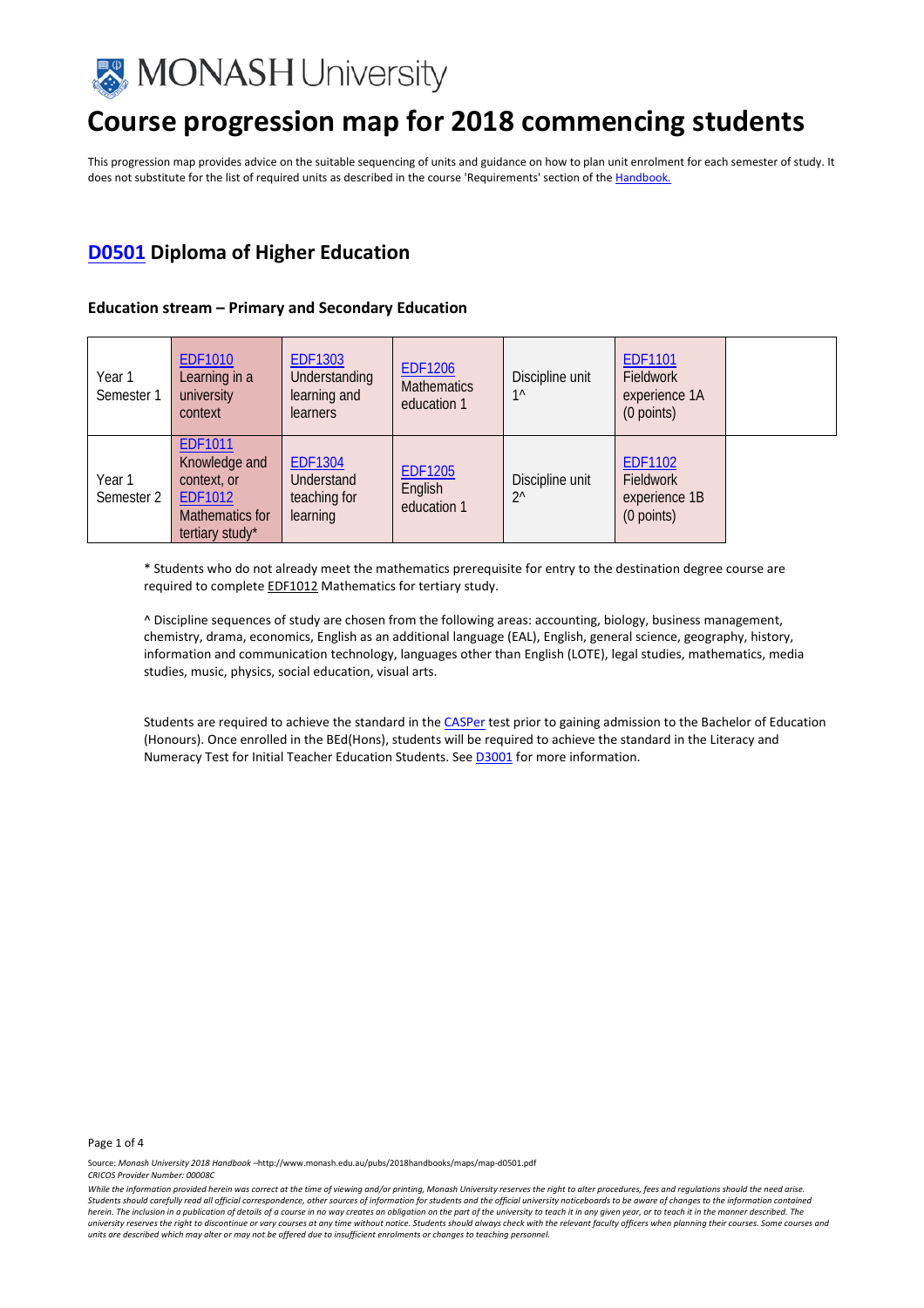

This progression map provides advice on the suitable sequencing of units and guidance on how to plan unit enrolment for each semester of study. It does not substitute for the list of required units as described in the course 'Requirements' section of the [Handbook.](http://www.monash.edu.au/pubs/2018handbooks/)

## **[D0501](http://www.monash.edu.au/pubs/2018handbooks/courses/D0501.html) Diploma of Higher Education**

### **Education stream – Primary Education double degrees**

| Year 1<br>Semester 1 | <b>EDF1010</b><br>Learning in a<br>university<br>context                                               | <b>EDF1303</b><br>Understand<br>learning and<br><b>learners</b> | Major unit 1 <sup>^</sup> | Minor unit 1 <sup>^</sup> | <b>EDF1053</b><br>Primary<br>professional<br>experience 1A                             |  |
|----------------------|--------------------------------------------------------------------------------------------------------|-----------------------------------------------------------------|---------------------------|---------------------------|----------------------------------------------------------------------------------------|--|
| Year 1<br>Semester 2 | <b>EDF1011</b><br>Knowledge and<br>context, or<br><b>EDF1012</b><br>Mathematics for<br>tertiary study* | <b>EDF1304</b><br>Understanding<br>teaching for<br>learning     | Major unit 2 <sup>^</sup> | Minor unit 2 <sup>^</sup> | (0 points)<br><b>EDF1054</b><br>Primary<br>professional<br>experience 1B<br>(0 points) |  |

\* Students who do not already meet the mathematics prerequisite for entry to the destination degree course are required to complete **[EDF1012](http://www.monash.edu.au/pubs/handbooks/units/EDF1012.html)** Mathematics for tertiary study.

^Major and minor sequences of study are chosen from the partner degree course in the destination double degree, i.e. from arts, business, information technology, science.

Students are required to achieve the standard in th[e CASPer](https://takecasper.com/) test prior to gaining admission to the Bachelor of Education (Honours). Once enrolled in the BEd(Hons), students will be required to achieve the standard in the Literacy and Numeracy Test for Initial Teacher Education Students. See **D3001** for more information.

Page 2 of 4

*While the information provided herein was correct at the time of viewing and/or printing, Monash University reserves the right to alter procedures, fees and regulations should the need arise. Students should carefully read all official correspondence, other sources of information for students and the official university noticeboards to be aware of changes to the information contained*  herein. The inclusion in a publication of details of a course in no way creates an obligation on the part of the university to teach it in any given year, or to teach it in the manner described. The *university reserves the right to discontinue or vary courses at any time without notice. Students should always check with the relevant faculty officers when planning their courses. Some courses and units are described which may alter or may not be offered due to insufficient enrolments or changes to teaching personnel.*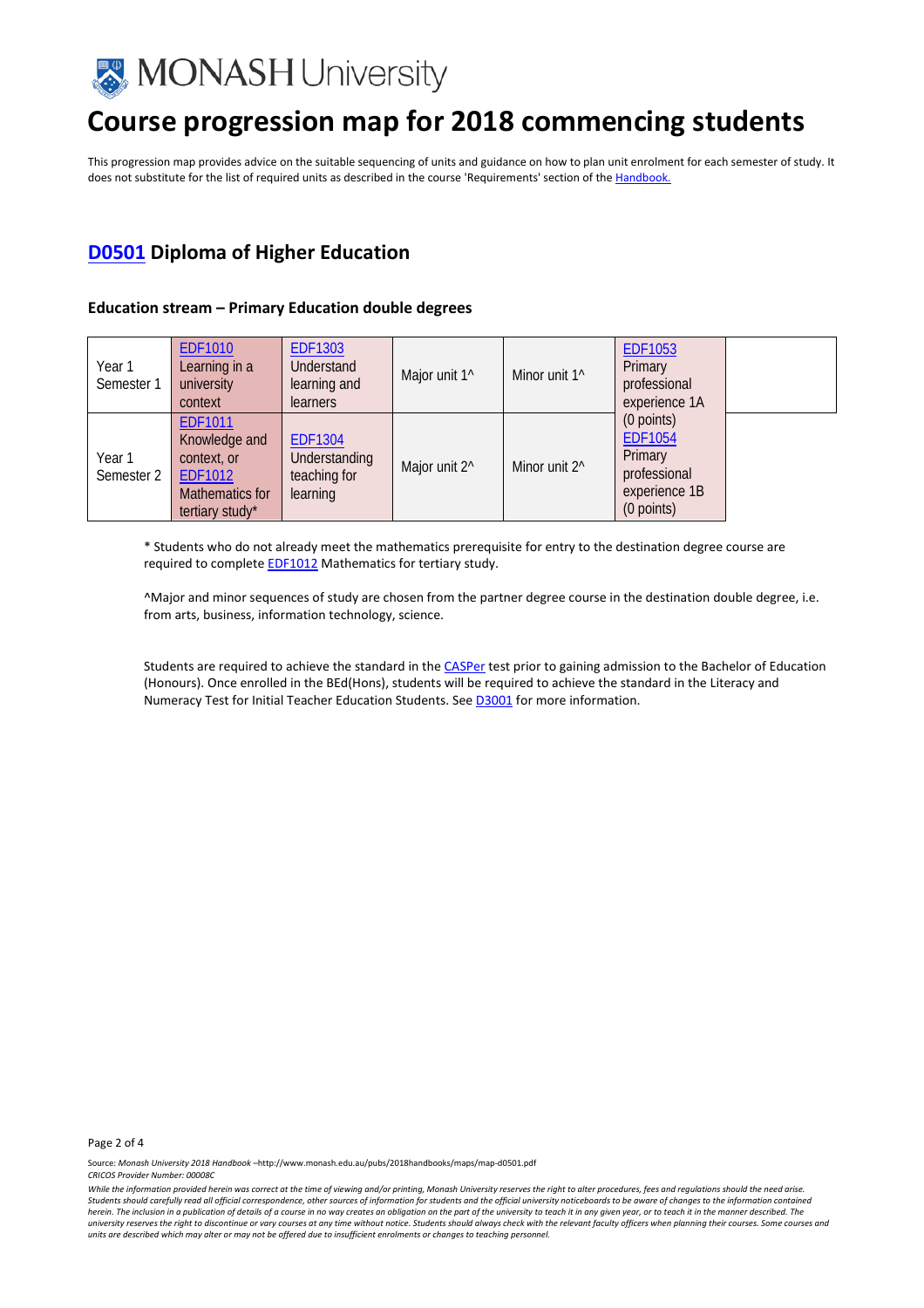

This progression map provides advice on the suitable sequencing of units and guidance on how to plan unit enrolment for each semester of study. It does not substitute for the list of required units as described in the course 'Requirements' section of the [Handbook.](http://www.monash.edu.au/pubs/2018handbooks/)

## **[D0501](http://www.monash.edu.au/pubs/2018handbooks/courses/D0501.html) Diploma of Higher Education**

### **Education stream – Secondary Education double degrees**

| Year 1<br>Semester | <b>EDF1010</b><br>Learning in a<br>university<br>context                                               | <b>EDF1303</b><br>Understanding<br>learning and<br><b>learners</b> | Major unit 1^             | Minor unit 1 <sup>^</sup> | <b>EDF1055</b><br>Secondary<br>professional<br>experience 1A<br>(0 points) |  |
|--------------------|--------------------------------------------------------------------------------------------------------|--------------------------------------------------------------------|---------------------------|---------------------------|----------------------------------------------------------------------------|--|
| Year 1<br>Semester | <b>EDF1011</b><br>Knowledge and<br>context, or<br><b>EDF1012</b><br>Mathematics for<br>tertiary study* | <b>EDF1304</b><br>Understanding<br>teaching for<br>learning        | Major unit 2 <sup>^</sup> | Minor unit 2 <sup>^</sup> | <b>EDF1056</b><br>Secondary<br>professional<br>experience 1B<br>(0 points) |  |

\* Students who do not already meet the mathematics prerequisite for entry to the destination degree course are required to complete **[EDF1012](http://www.monash.edu.au/pubs/handbooks/units/EDF1012.html)** Mathematics for tertiary study.

^Discipline sequences of study are chosen from the following areas: accounting, biology, business management, chemistry, drama, economics, English as an additional language (EAL), English, general science, geography, history, information and communication technology, languages other than English (LOTE), legal studies, mathematics, media studies, music, physics, social education, visual arts.

Students are required to achieve the standard in th[e CASPer](https://takecasper.com/) test prior to gaining admission to the Bachelor of Education (Honours). Once enrolled in the BEd(Hons), students will be required to achieve the standard in the Literacy and Numeracy Test for Initial Teacher Education Students. See **D3001** for more information.

Page 3 of 4

*While the information provided herein was correct at the time of viewing and/or printing, Monash University reserves the right to alter procedures, fees and regulations should the need arise. Students should carefully read all official correspondence, other sources of information for students and the official university noticeboards to be aware of changes to the information contained herein. The inclusion in a publication of details of a course in no way creates an obligation on the part of the university to teach it in any given year, or to teach it in the manner described. The university reserves the right to discontinue or vary courses at any time without notice. Students should always check with the relevant faculty officers when planning their courses. Some courses and units are described which may alter or may not be offered due to insufficient enrolments or changes to teaching personnel.*